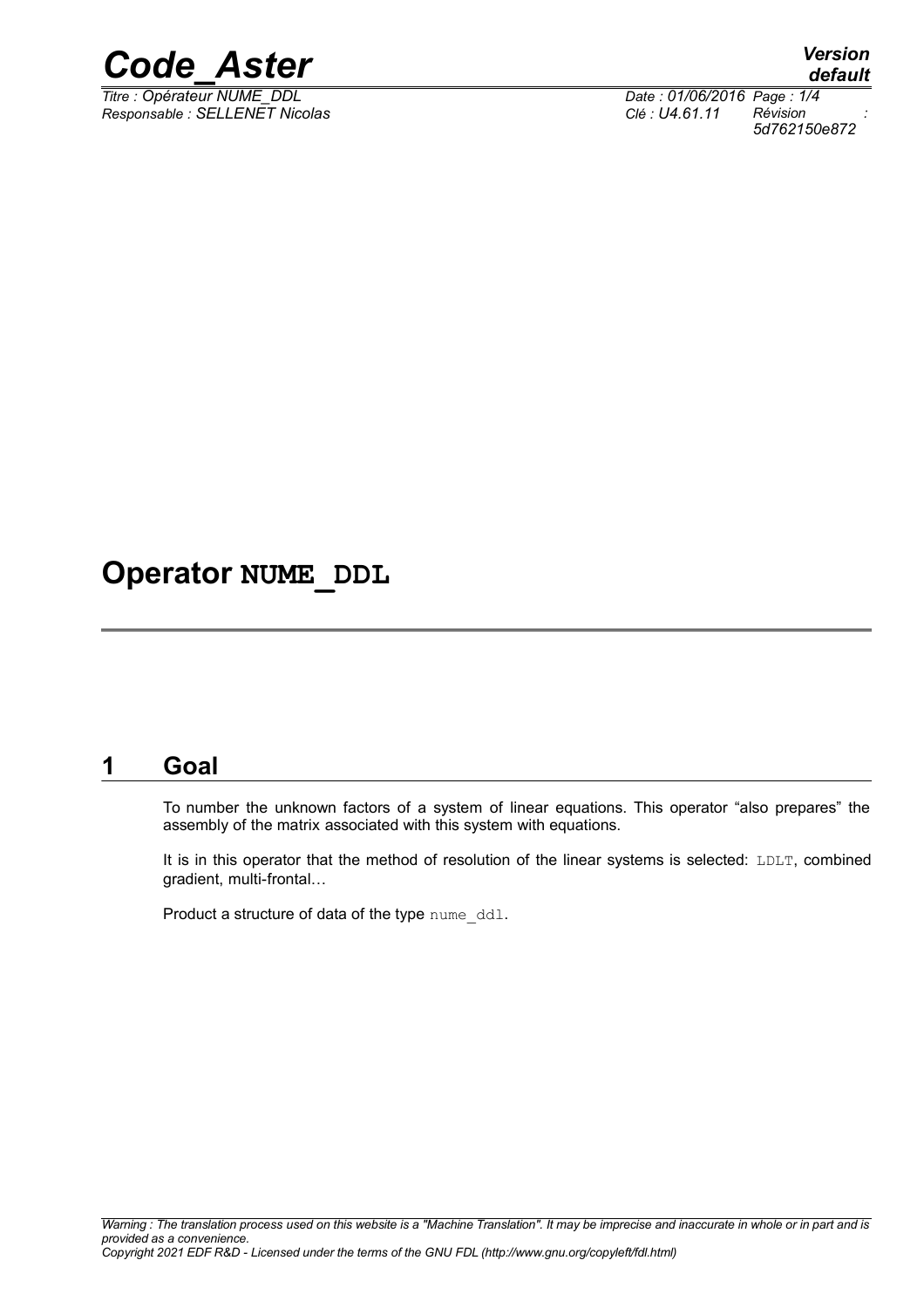# *Code\_Aster Version*

*Responsable : SELLENET Nicolas Clé : U4.61.11 Révision :*

*Thate : 01/06/2016 Page : 2/4*<br>*Clé : U4.61.11 Révision 5d762150e872*

# **2 Syntax**

naked [nume\_ddl] = NUME\_DDL **(**

- ♦ / MODEL = Mo, [model] ability in the case of the late of the late of  $(1)$  charmeca]
	- / MATR\_RIGI = lmel, <br>/ [l\_matr\_elem\_TEMP\_R]<br>/ [l\_matr\_elem\_DEPL\_R]
	- $\begin{array}{ccc} \Diamond & \text{INFORMATION} & = & / & 1, \\ & & / & 2, \end{array}$  [DEFECT]  $/$ **)**

/ [l\_matr\_elem\_DEPL\_R]<br>/ [l\_matr\_elem\_DEPL\_C] / [l\_matr\_elem\_DEPL\_C]<br>/ [l\_matr\_elem\_PRES\_C] [l\_matr\_elem\_PRES\_C]

 $/$  [l\_char\_ther]  $/$   $[1]$   ${\rm char}$   ${\rm accou}$ ] *default*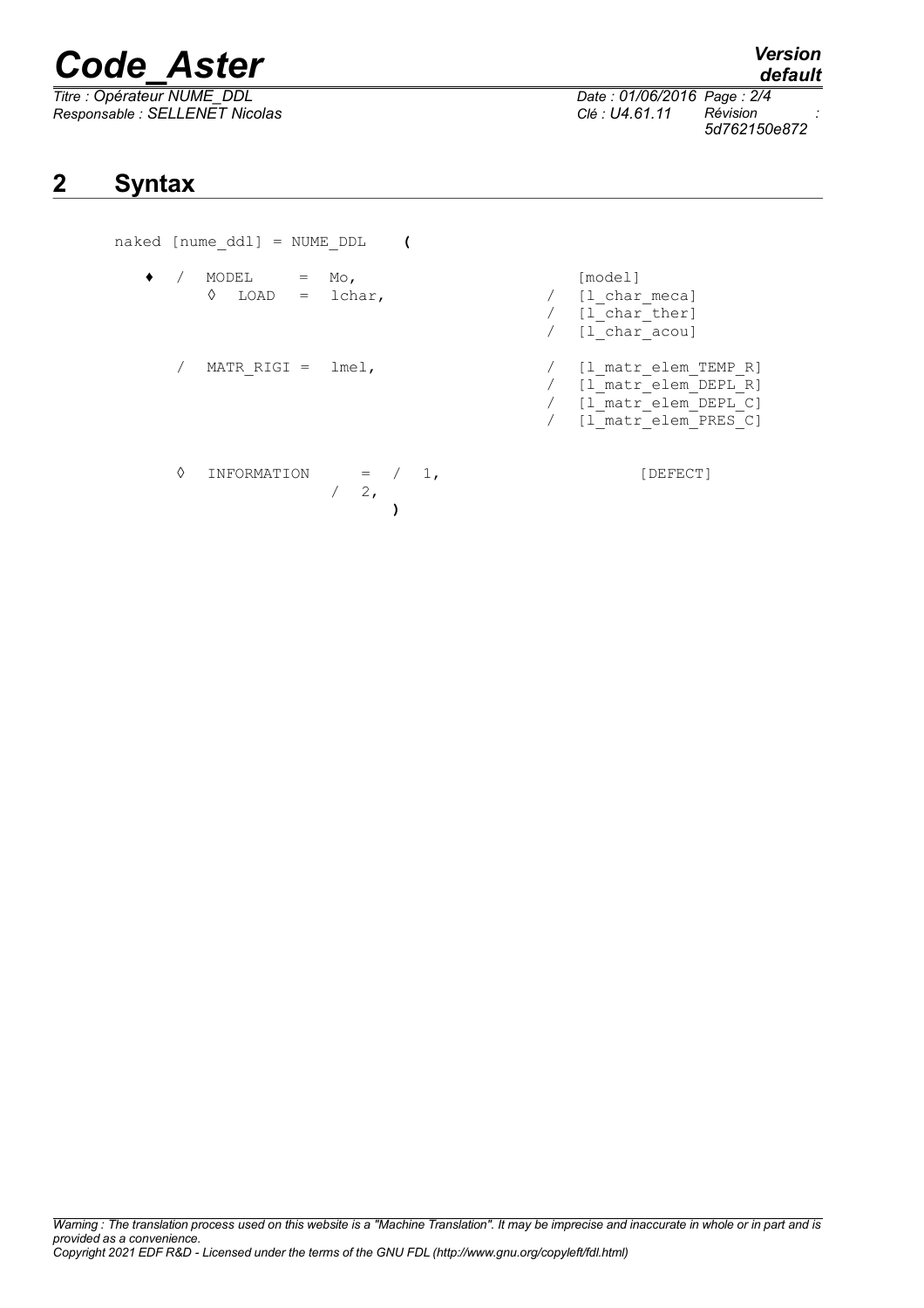# *Code\_Aster Version*

*Titre : Opérateur NUME\_DDL Date : 01/06/2016 Page : 3/4 Responsable : SELLENET Nicolas Clé : U4.61.11 Révision :*

*5d762150e872*

# **3 General information**

This order makes it possible to number the equations (and the unknown factors) of the linear systems to solve. One also prepares the work of assembly of the matrices, by drawing up the tables of pointers corresponding to the storage of these matrices.

### **4 Operands**

#### **4.1 Operand MODEL/LOAD**

 $/$  MODEL = Mo , LOAD = lchar

The code will number the degrees of freedom of the elements of the model  $M_{\odot}$  as well as the degrees of freedom of dualisation of the conditions kinematics dualized possibly present in the loads of the list lchar.

#### **4.2 Operand MATR\_RIGI**

♦ / MATR\_RIGI = lmel

List of matr elem  $*$  allowing to establish the classification of the unknown factors of the problem.

The goal of this operator is to number all the degrees of freedom of the problem. These degrees of freedom are those carried by the elementary matrices calculated by the operator CALC\_MATR\_ELEM (lmel).

Because of dualisation of the conditions "kinematics", the degrees of freedom of Lagrange are carried by matr\_elem calculated by the option 'RIGI\_MECA'(or'RIGI\_THER',...) on the loads where the conditions kinematics are defined.

It is thus important to give in  $\text{Im}e1$ , the list of all them matr elem of "rigidity" and not to forget the loads in the operator CALC\_MATR\_ELEM [U4.61.01].